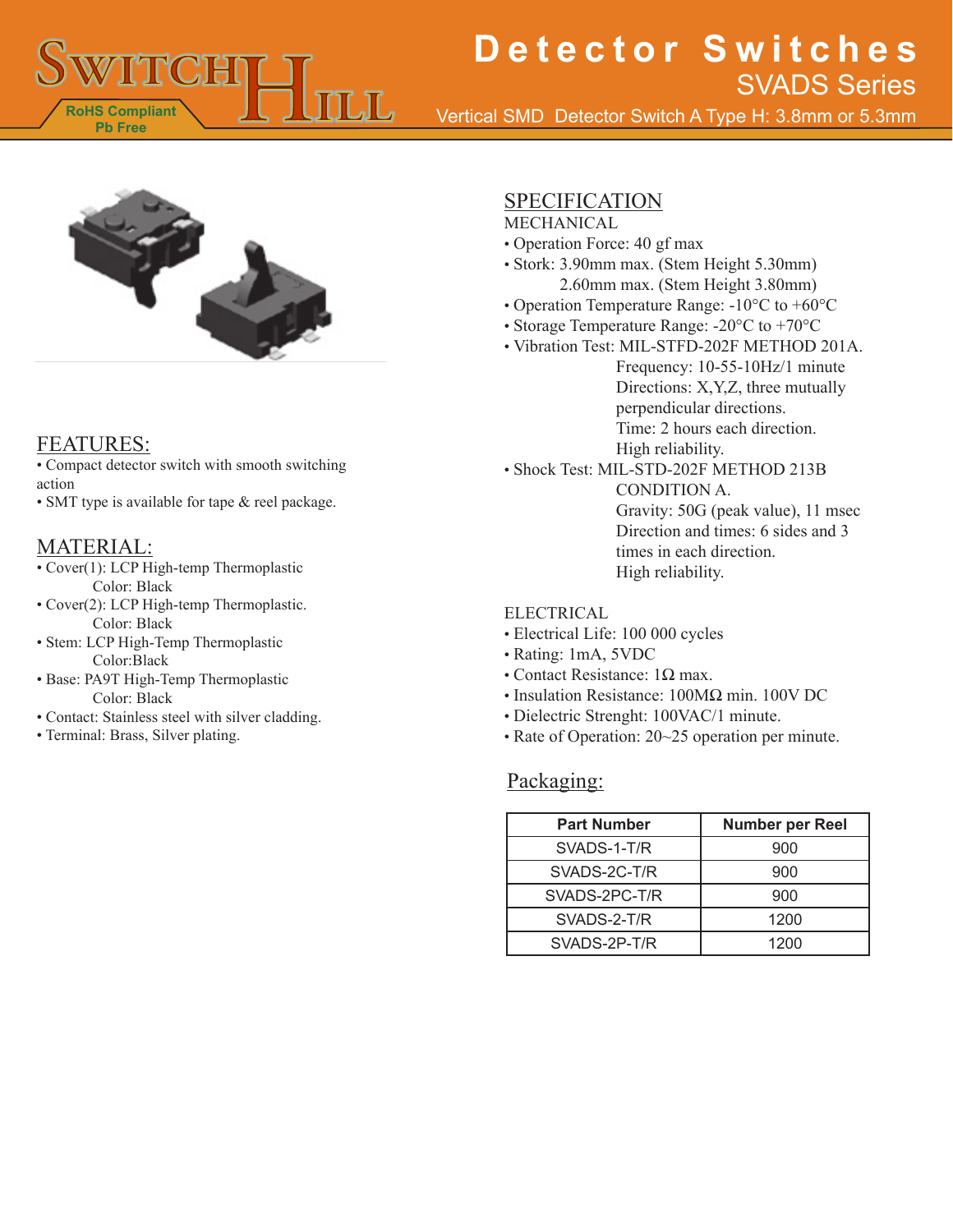

Vertical SMD Detector Switch A Type H: 3.8mm or 5.3mm

SVADS-1

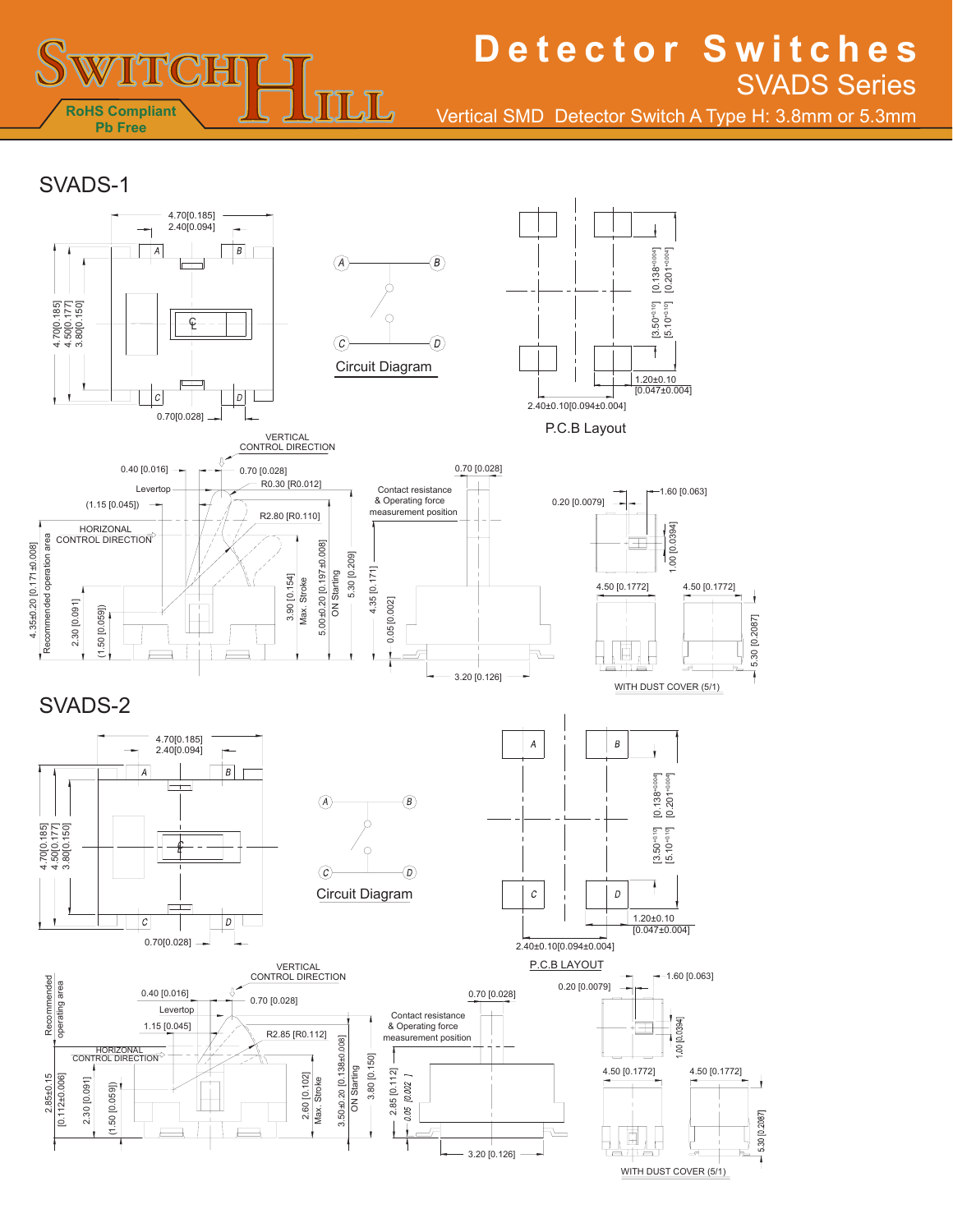

Vertical SMD Detector Switch A Type H: 3.8mm or 5.3mm

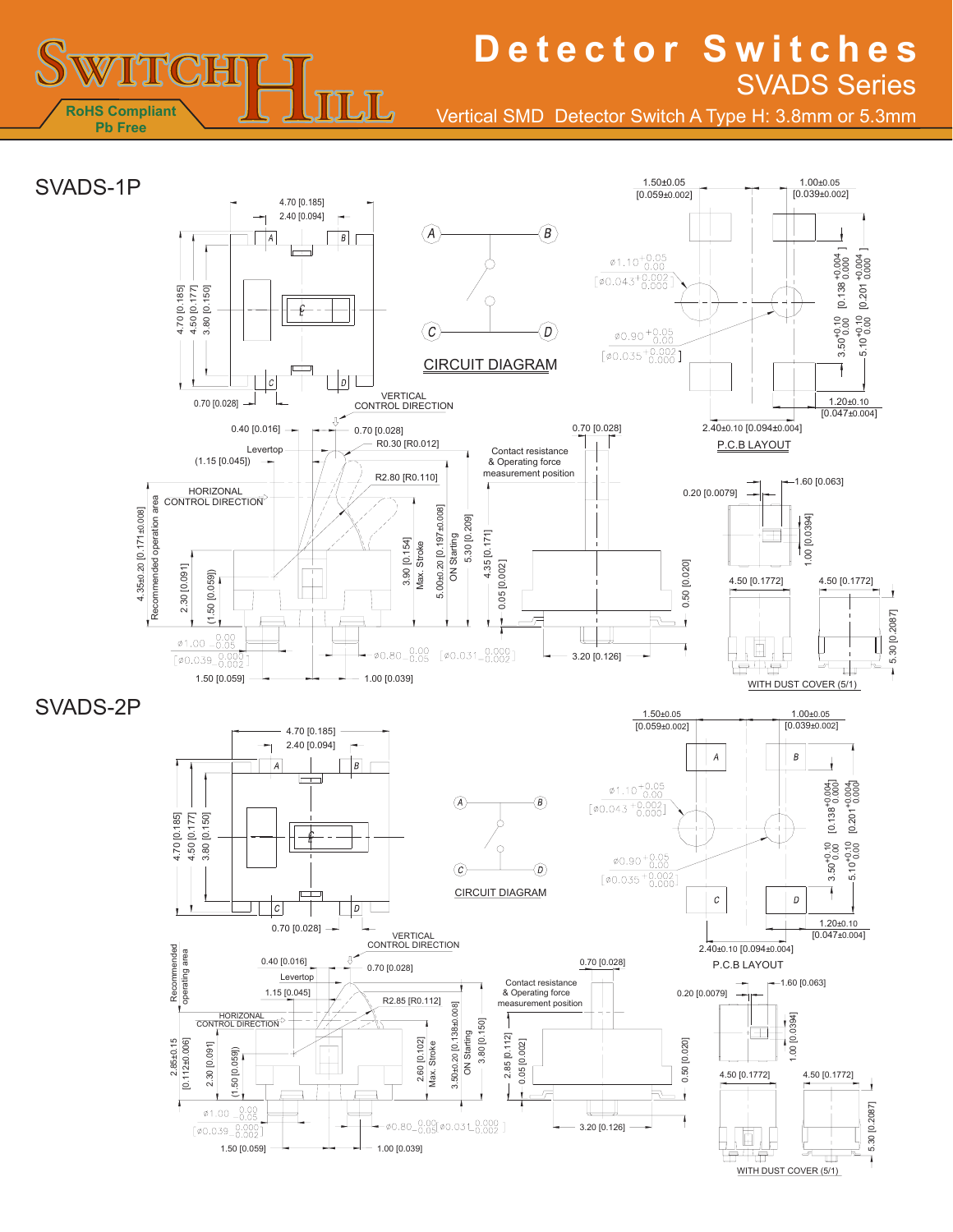

Vertical SMD Detector Switch A Type H: 3.8mm or 5.3mm

### HOW TO ORDER:



#### **Soldering Process**

▲ Hand Soldering : Use a soldering iron of 30 watts, controlled at 350°C approximatly Max 5 seconds while applying.

▲ Reflow Soldering : When applying reflow soldering, the peak temperature or the reflow oven should be set at 260ºC max.

#### Temperature Profile: